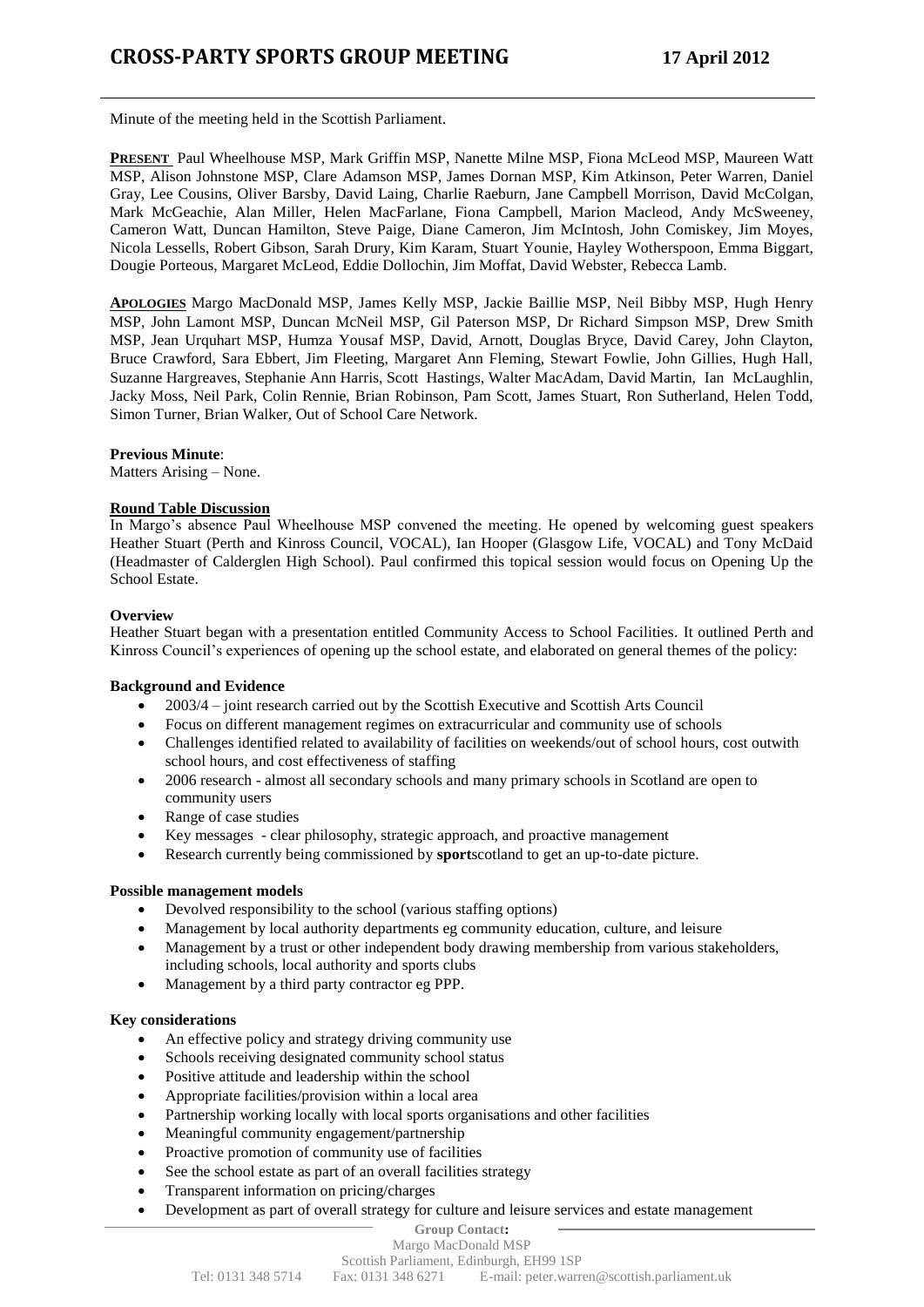• Schools receiving designated community school status.

## **Challenges for local government**

- Staying aspirational must maintain meaningful community access to sport and cultural facilities locally
- Charging/real cost of facilities and managing expectations and issues of affordability
- Financial pressures driving property rationalisation need to look at the 'offer' within local communities
- Be realistic about the operating costs
- Getting the management model right
- Strategic and local leadership essential need commitment
- Meaningful engagement with local communities, target groups, and community sports clubs/groups
- Right model for the right facilities.

## **Key Questions**

- When do you want the facilities to be available to the community?
- How will people use the facility?
- Who will use the facility?
- How will bookings work for individuals, teachers, Council staff, community groups?
- How will people in the community know that these facilities are available to them?

## **Community Campuses**

The vision for a Community Campus is of a community resource that offers:

- A range of appropriate community services including health, library and information, vocational, further, higher and adult education, voluntary services, youth work and adult literacy support, housing and social work
- Quality space, accommodation, equipment, facilities and resources for pupils, staff and the community for formal, informal and lifelong learning
- Support for all children, young people and families involving integrated multi-agency working
- An appropriate range of cultural and sports facilities which will emphasise the Council's commitment to the quality of life, health and fitness of the local community
- Continuing investment in ICT to enable access to learning to become ever more flexible.

### **Investment in Learning – Scope**

- Six schools + leisure facilities
- 4550 primary and secondary pupils over 25% of P&K pupil population
- Floor area twice as large as existing schools 34,000 sq m to 72,000 sq m
- Substantial range of community facilities
- Significant consultation with local communities and key stakeholders to meet specific needs/aspirations: design workshops, open meetings, presentations, etc

### **Investment in Learning – Consortium**

- Funders public sector (Scottish Government/Perth & Kinross Council) and private sector (ABN AMRO, SMBC)
- The Council has separate agreements, outwith the contract with Axiom, for provision of leisure services (Live Active Leisure) and catering (Tayside Contracts)

# **Future Perth and Kinross Approach**

- Use of community campuses/schools considered on a geographical basis
- Some primary schools only open for one let per evening
- Affordability of running costs
- Monitor usage of community campuses
- Categorisation into school use only or school and community use
- Consolidation of designated evenings for school lets agree open nights with Head Teachers
- School plan requirements annually by 31 May from Head Teachers and sports development staff
- Move lets from schools to campuses where appropriate
- Discounted rates/preferential access.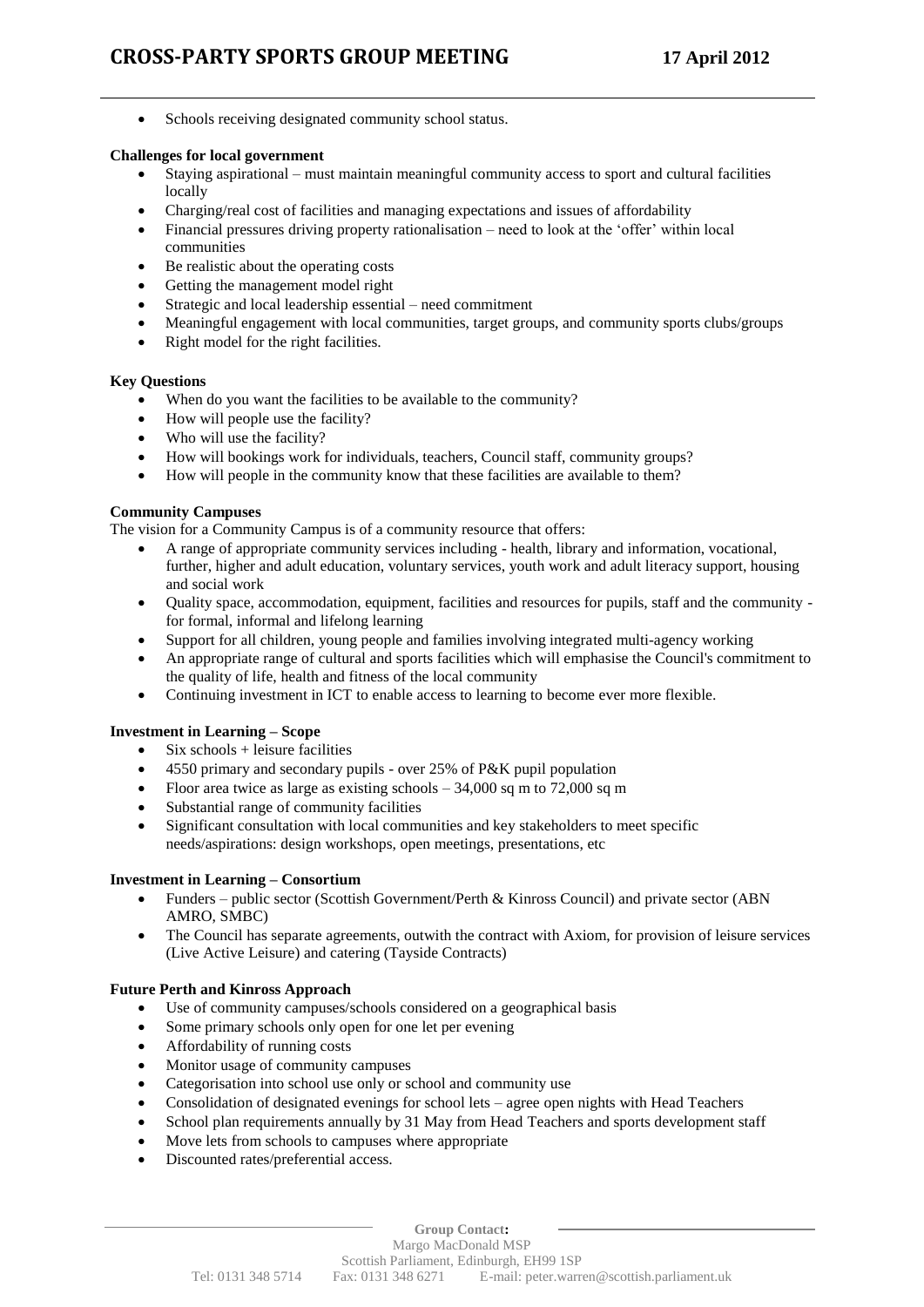Heather reiterated that they're not schools, they're community campuses and that Head Teachers are 'Community Campus Leaders'. As such, the business change process has been at the forefront of her work to ensure leadership within the facilities.

Ian continued the meeting by outlining Glasgow Life's experiences of opening the school estate. While Perth and Kinross is one of the best examples of community school use, Glasgow is more of a traditional picture and therefore has mixed management models, while retaining significant community use. In Glasgow, lettings for out-of-hours and weekend access to the school estate is generally managed centrally. In some larger schools, all services including lettings are run on-site. These have tended to be the more successful models in terms of the level and quality of community access.

147 primaries are now accessible out-of-hours and on weekends, and 30 secondary schools. 90,000 bookings per year are made, bringing in £1m.

At primary school level access is to a mixture of old and new buildings, the latter being far more suitable. The design issues for older buildings remain a key challenge and limitation in this regard. At secondary, facilities reside in new build schools, largely financed by PPPs. Primaries and secondary schools can be accessed up until midnight on weekdays. Weekend access has been more difficult, and Glasgow City Council now have provision to pay PPP providers extra to open on Saturdays and Sundays where necessary to overcome these restrictions.

Recognition is given to late school access requirements for eg exams, special events etc, with limited disruption to community lets, but priority is given to community access wherever possible.

Onsite management programmes have been introduced in some primary schools, which have permitted community access during the school day also. Such systems are more costly to operate but are more effective in terms of the quality of the customer experience and so are worthwhile.

Ian then ran through a number of key messages and requirements for success:

- Genuine commitment from local government to support community access to facilities
- Schools not developed now without due consideration of community access
- Positive developments through accessing school facilities especially through later PPP arrangements
- Increasing move towards a community campus type model and new high quality facilities locally
- There is a need to continue to rationalise facilities and provision whilst still meeting community needs
- We need an integrated facilities management approach across the local government estate
- The need for a quality evidence base to support key decisions and forward planning
- The need for strong leadership and the right skill sets.

Tony McDaid, Headmaster at Calderglen High School in East Kilbride, presented next on his school's experience of opening up. Calderglen is a new build campus school which shares with Anderson High. PE and sport are at its centre, the ethos being that physical activity should be seen as a school priority and not a 'bolton'. In this model, pupils can shape their futures by shaping their wellbeing, both mental and physical. Sport is connected with increased pupil attainment and achievement and an improving school community, while also being used to forge links with the wider community.

PE, the school believes, must be an 'excellent' experience: enthuse pupils in the day, and they return at night, often with sports clubs; curriculum PE has a responsibility to encourage and increase the desire for after school sporting activity. School sport helps pupils to feel like they belong. The success of local sports clubs is celebrated within the school as part of the community. The school initiated links with the community by asking members of the community what their biggest challenge was. The response was lets and funding. This ongoing community engagement continues to be a key aspect of the school's policy and work.

Creative timetabling has been important, with double periods offered up until fifth year level. Few options are compulsory. Sporting links are made through other areas of the curriculum, and also through the school's Sports Leaders programme. Pupils who become Sports Leaders have the chance to take their skills to a twin school in South Africa.

Sports Leaders also build links with local clubs: pupils, for example, speak at community engagement events attended by trampoline or bowling clubs and encourage members to use the facilities in their school. This and outreach work by the head and his team has had good results, with, for example, a local cycling club using the car park, handball using a hall and bowls soon to trial the school.